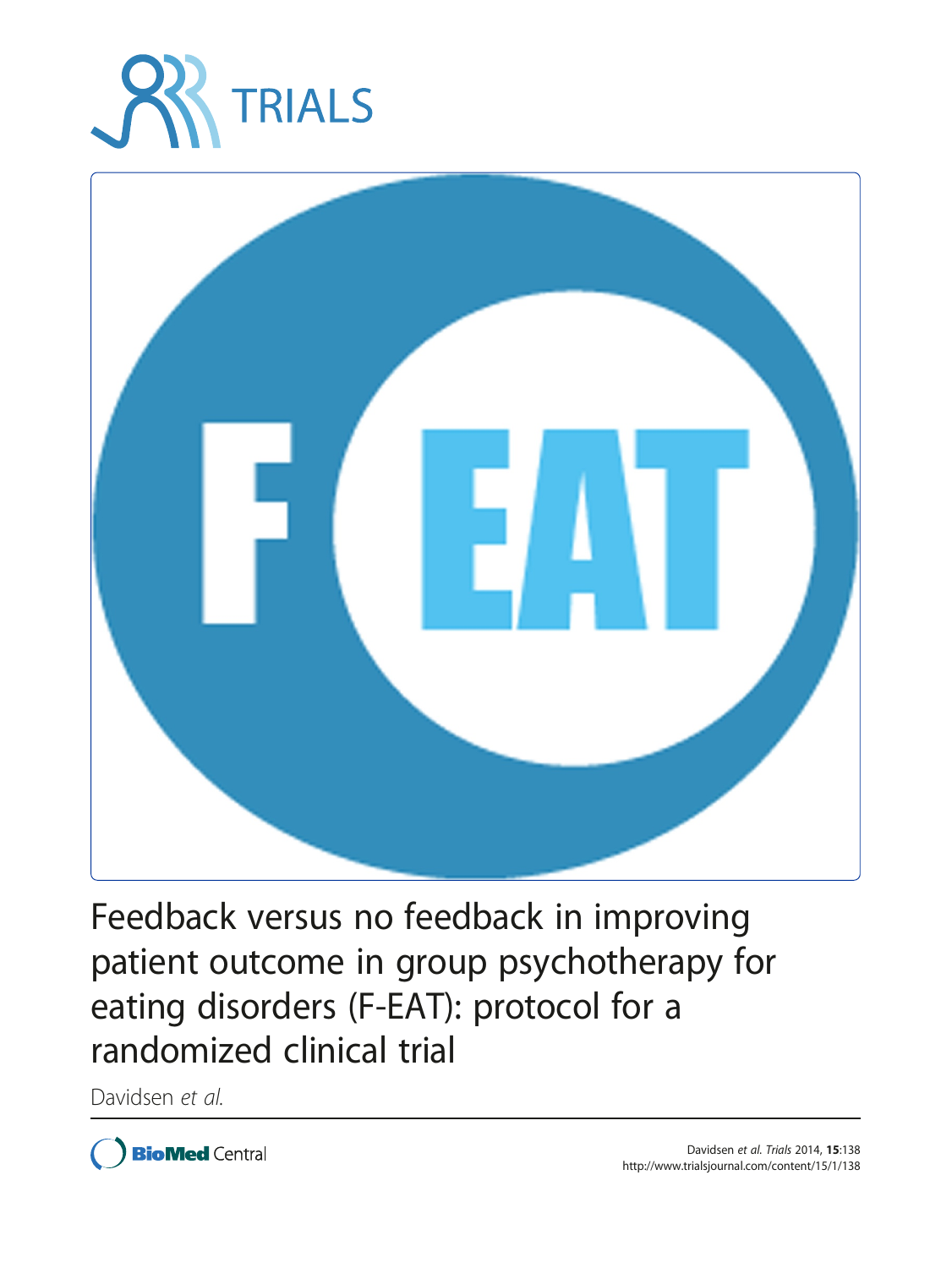## **STUDY PROTOCOL CONSUMING THE CONSUMING OPEN ACCESS**



# Feedback versus no feedback in improving patient outcome in group psychotherapy for eating disorders (F-EAT): protocol for a randomized clinical trial

Annika Helgadóttir Davidsen<sup>1,2\*</sup>, Stig Poulsen<sup>2</sup>, Mette Waaddegaard<sup>1</sup>, Jane Lindschou<sup>3</sup> and Marianne Lau<sup>1</sup>

## Abstract

**Background:** Continuous feedback on patient improvement and the therapeutic alliance may reduce the number of dropouts and increase patient outcome. There are, however, only three published randomized trials on the effect of feedback on the treatment of eating disorders, showing inconclusive results, and there are no randomized trials on the effect of feedback in group therapy. Accordingly the current randomized clinical trial, initiated in September 2012 at the outpatient clinic for eating disorders at Stolpegaard Psychotherapy Centre, aims to investigate the impact of continuous feedback on attendance and outcome in group psychotherapy.

Methods/design: The hypothesis is that continuous feedback to both patient and therapist on treatment progress and alliance will increase attendance and treatment outcome. The trial is set up using a randomized design with a minimum of 128 patients allocated to either an experimental or control group at a ratio of 1:1. The experimental group will receive standard treatment (systemic and narrative group psychotherapy) with feedback intervention, whereas the control group will receive standard treatment only. The participants are diagnosed with bulimia nervosa, binge eating disorder, or an eating disorder not otherwise specified, according to the DSM-IV. In the experimental group feedback to the participants, based on the Outcome Rating Scale (ORS) and the Group Session Rating Scale (GSRS), is actively added to standard treatment. The ORS assesses areas of life functioning known to change as a result of therapeutic intervention. The GSRS assesses key dimensions of effective therapeutic relationships. In the control group, the patients fill out the Outcome Rating Scale only, and feedback is not provided.

The primary outcome is the rate of attendance to treatment sessions. The secondary outcome is the severity of eating disorder symptoms. Exploratory outcomes are the level of psychological and social functioning, and suicide or self-harm. This is measured with the ORS, Symptom Check List, WHO-Five Wellbeing Index, Sheehan Disability Scale and a modified version of the Self-Harm Inventory.

**Discussion:** If the results will confirm the hypothesis, this trial will support feedback as a way to improve group treatment attendance for outpatients with eating disorders.

Trial registration: ClinicalTrials.gov identifier: [NCT01693237](http://clinicaltrials.gov/ct2/show/NCT01693237?term=feedback+versus+no+feedback&rank=1)

Keywords: Psychotherapy research, Outcome, Feedback, Eating disorders, Group psychotherapy, Attendance, Dropout

\* Correspondence: [annika.helgadottir.davidsen@regionh.dk](mailto:annika.helgadottir.davidsen@regionh.dk) <sup>1</sup>

<sup>1</sup>Stolpegaard Psychotherapy Centre, Stolpegaardsvej 20, Gentofte 2820, Denmark

2 Department of Psychology, University of Copenhagen, Øster Farimagsgade 2A, Copenhagen K 1353, Denmark

Full list of author information is available at the end of the article



© 2014 Davidsen et al.; licensee BioMed Central Ltd. This is an Open Access article distributed under the terms of the Creative Commons Attribution License [\(http://creativecommons.org/licenses/by/2.0\)](http://creativecommons.org/licenses/by/2.0), which permits unrestricted use, distribution, and reproduction in any medium, provided the original work is properly credited. The Creative Commons Public Domain Dedication waiver [\(http://creativecommons.org/publicdomain/zero/1.0/](http://creativecommons.org/publicdomain/zero/1.0/)) applies to the data made available in this article, unless otherwise stated.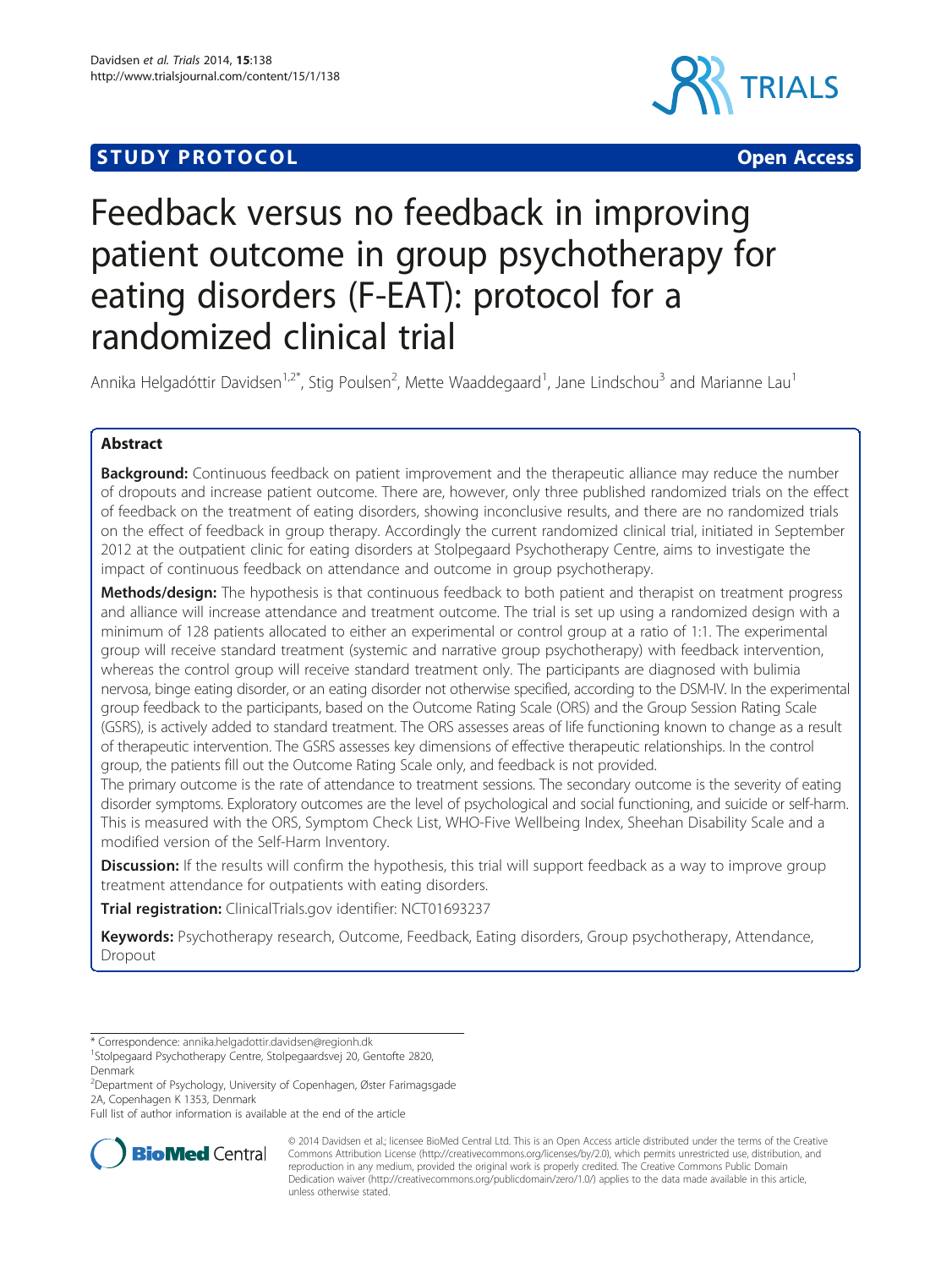## Background

Eating disorders are serious mental disorders affecting up to 10% of the population, primarily women [\[1,2](#page-10-0)]. Characteristics of eating disorders are severe disturbances in eating behaviour [\[3\]](#page-10-0) with significant physical, psychological and social consequences for the individual and his or her relatives. According to the DSM-IV, there are two specific diagnoses: anorexia nervosa (AN) and bulimia nervosa (BN). Disorders that do not meet the criteria for a specific eating disorder are classified as eating disorders not otherwise specified (EDNOS) [\[3](#page-10-0)]. However a third diagnosis, binge eating disorder (BED), is included in the appendix of the DSM-IV as a 'diagnosis for further study'. We are diagnosing BED according to the research criteria defined in DSM-IV. In the fifth version of the DSM, BED is recognized as a freestanding diagnosis [[4\]](#page-10-0).

#### Dropout and non-attendance in psychotherapy

The term 'dropout' refers to patients that choose to end treatment prematurely. It is a common phenomenon in psychotherapy. A recent comprehensive meta-analysis, analyzing 669 studies and 83,834 adult patients with a non-psychotic disorder, reported that, on average, 19.7% of patients dropped out of psychotherapy. The dropout proportion for a subsample of patients with eating disorders was even higher at 23.9% [[5\]](#page-10-0).

Previous research has indicated that patients who discontinue treatment prematurely exhibit poorer treatment outcomes [\[5,6](#page-10-0)]. In group therapy especially, dropout not only affects the patients themselves and their therapists, but can also have an adverse effect on the remaining group members, sometimes resulting in a 'wave effect' with dropouts begetting other dropouts [[6](#page-10-0)].

Related to dropout is the phenomenon of irregular attendance to treatment sessions. It has been demonstrated that psychotherapy attendance is associated with the outcome of treatment [\[7-9](#page-10-0)] and, accordingly, the development and testing of interventions to increase attendance and prevent dropout from psychotherapy is highly relevant.

## Feedback-informed psychotherapy

One of the ways to specifically address non-attendance and dropout in psychotherapy is by monitoring patient progress. Since 1996, when Howard et al. [[10\]](#page-10-0) published their session-to-session measures of client progress, there has been an increasing interest in this method and there are now several outcome monitoring systems available [\[11](#page-10-0)-[13\]](#page-10-0).

Most of the effectiveness research of feedback-informed psychotherapy is based on the Outcome Questionnaire System (OQ System) [\[11](#page-10-0),[12,14,15](#page-10-0)] and the Partners for Change Outcome Management System: International Center for Clinical Excellence (PCOMS ICCE) [\[12,16-18\]](#page-10-0). Both systems are based on a patient-focused perspective, where the patient's goals, ideas for change, and perceptions of the therapeutic alliance are a focus rather than the specific treatment [[16,19\]](#page-10-0).

In the remainder of this paper, we will refer to PCOMS ICCE as 'feedback-informed treatment' (FIT). FIT is defined as 'a pantheoretical approach for evaluating and improving the quality and effectiveness of behavioral health services' [[18](#page-10-0)]. By filling out the measures, the patient continuously evaluates the therapeutic alliance and outcome. This feedback allows the therapist to monitor the progress from session to session and to tailor the treatment in dialogue with the patient. FIT consists of the Outcome Rating Scale (ORS), the Session Rating Scale (SRS) and the Group Session Rating Scale (GSRS) [\[17](#page-10-0)]. Information about FIT and intervention strategies are accessible in six different manuals [\[20](#page-10-0)]. In January 2013, FIT was recognized as an evidence-based practice by the National Registry of Evidence-based Programs and Practices [[21](#page-10-0)].

## Previous research on the use of feedback in psychotherapy of eating disorders

Results from previous meta-analyses have indicated that feedback has a significant positive effect on psychotherapy outcome [[11,22,23](#page-10-0)]. However, none of these reviews have reported results for subgroups of patients with eating disorders. We therefore searched PsycInfo, PubMed, Embase and the Cochrane Library on 1 October 2013 with the search terms eating disorder\*, bulimi\* nervosa, anorexi\* nervosa, binge eating disorder\*, EDNOS and feedback, routine outcome monitoring, and tracking. From the search, we identified three randomized trials [[24](#page-10-0)-[26\]](#page-10-0) which we will review in the following.

Schmidt et al. [[24\]](#page-10-0) included 61 women with BN or EDNOS. They were randomly allocated to 14 sessions of cognitive behavioral guided self-care with or without added personalized feedback. The authors found no effect of feedback on treatment dropout ( $P = 0.672$ ) but it had a significant effect on dietary restriction ( $P = 0.03$ ).

Truitt et al. [\[26](#page-10-0)] included 51 women with AN or BN and randomly assigned them to treatment with or without feedback. In this trial, the feedback (therapists received feedback, patients did not) significantly predicted change in individual global psychological dysfunction (measured with the OQ System) across the course of treatment ( $P = 0.017$ ).

Simon et al. [[25\]](#page-10-0) included 133 women diagnosed with AN, BN or EDNOS in their trial. Patients were randomly assigned to treatment with or without feedback using a randomized block design, with therapists serving as the blocking variable (the same therapists provided both treatments). The patients used the OQ System, which, together with Body Mass Index (BMI), was used as an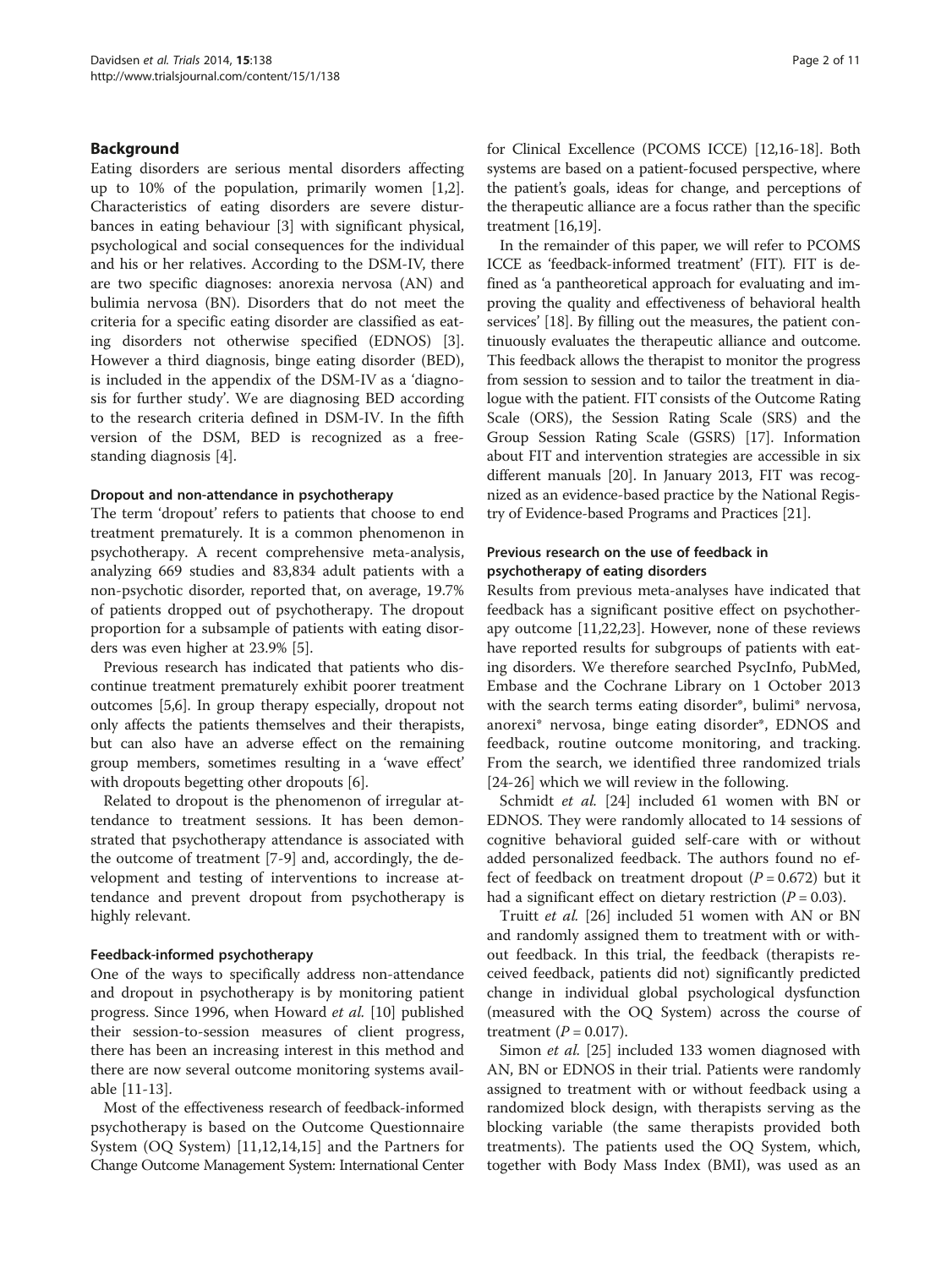outcome measure. The difference between the feedback condition and no feedback condition at end of treatment was statistically significant and showed an effect size difference of Cohen's  $d = 0.30$ . The feedback did not have a significant effect on BMI, which was against the researchers' initial expectations.

The results in the Schmidt et al. and Truitt et al. trials [[24,26\]](#page-10-0) were challenged by small sample sizes  $(N = 61)$ and  $N = 51$ ), which limits the generalizability and increases the risk of random errors. In the Truitt et al. trial [[26\]](#page-10-0), the treatment intervention was not described in the dissertation, which makes the trial impossible to repeat. The feedback method in the Schmidt et al. trial [\[24](#page-10-0)] was defined as 'personalized feedback on current physical and psychological status, risk and problems, and variables facilitating or hindering change'. The feedback differs from the OQ System and FIT in frequency (not used regularly during therapy) and seems to focus primarily on symptom status rather than on the therapeutic process. These differences reduce the external validity of the findings. The different outcome measures used in the trials can yield different results: Schmidt et al. only reported eating disorders symptoms; Truitt et al. reported psychological dysfunction in more broad terms (including the OQ score); and Simon et al. used the OQ score and BMI as outcome measures.

Previous research has indicated that feedback has a promising effect on maximizing the benefits of psychotherapy. Because only three of the identified trials (with different designs, feedback measures and/or timing and outcome measures) included patients with eating disorders [\[18,19,21\]](#page-10-0), the benefits of feedback are still inconclusive for these patients. Furthermore, none of the trials were performed in a group therapy setting.

## **Objective**

The trial's objective is to examine the benefits and harms of continuous feedback on treatment progress and alliance in group therapy to patients and therapists. We hypothesize that continuous feedback with subsequent adjustments of the treatment, will increase treatment attendance and treatment outcome.

## Methods/design

The current trial is an investigator-initiated, randomized clinical superiority trial. The experimental intervention is the addition of feedback to standard treatment, and the design strategy can thus be categorized as additive or constructive [\[27](#page-10-0)].

After the patients have been offered treatment, received information about the trial, and signed the consent form, the patients are allocated to one of two groups (at a ratio of 1:1). The first (experimental) group consists of standard treatment with feedback intervention (feedback: ORS and

GSRS are filled out and included in the treatment according to the FIT intervention manual). The second (control) group consists of standard treatment without feedback intervention (no feedback: ORS is filled out but not included in the treatment).

## Participants

## Selection and withdrawal of participants

The inclusion and exclusion criteria are divided into criteria that are part of the clinical routine at the trial site, and criteria that are exclusive to the trial (Table 1). Patients excluded as part of the clinical routine will be referred to treatment elsewhere or back to the referring professional. Patients that are offered treatment but are not eligible for inclusion in the trial will receive standard treatment. Excluded patients can be reassessed and included in the trial at a later point in time, if, for example, they have been successfully treated for severe depression and subsequently fulfil the inclusion criteria.

## Participant withdrawal

Participation in the trial is voluntary and patients can withdraw from the trial at any time, without any implications for current or future treatment at Stolpegaard Psychotherapy Centre. The participants are kindly asked to specify which aspects of the trial they wish to withdraw from: the intervention, participation in follow-up assessments, or complete withdrawal from the trial. The options are described in the written patient information.

|                              | Clinical routine                                                                                        | Trial specific                                                    |  |  |
|------------------------------|---------------------------------------------------------------------------------------------------------|-------------------------------------------------------------------|--|--|
| Inclusion<br>criteria        | • Aged 18 or older                                                                                      | • BN, BED or EDNOS is the<br>primary diagnosis                    |  |  |
|                              | • Body Mass Index<br>$(BMI = kq/m^2) \ge 20$                                                            | • Diagnosis according to<br>the DSM-IV                            |  |  |
|                              |                                                                                                         | • Written informed<br>consent                                     |  |  |
| <b>Exclusion</b><br>criteria | • Acute suicidal risk                                                                                   | • Severe or non-regulated                                         |  |  |
|                              | • Psychosis                                                                                             | physical co-morbidity                                             |  |  |
|                              | • Severe depression                                                                                     | • Pregnancy                                                       |  |  |
|                              | • Abuse of alcohol, medicine<br>and/or narcotics up to                                                  | • Unable to understand<br>Danish                                  |  |  |
|                              | 3 months before referral                                                                                | • Previous participation in<br>the current trial                  |  |  |
|                              | • Use of cannabis once a month<br>is accepted at intake but must<br>stop during treatment               | • Considered unable to<br>attend treatment<br>sessions as planned |  |  |
|                              | • Concomitant<br>psychotherapeutic/psychiatric<br>treatment outside Stolpegaard<br>Psychotherapy Centre | • Lack of informed<br>consent                                     |  |  |

BED, binge eating disorder; BMI, Body Mass Index; BN, bulimia nervosa; EDNOS, eating disorder not otherwise specified.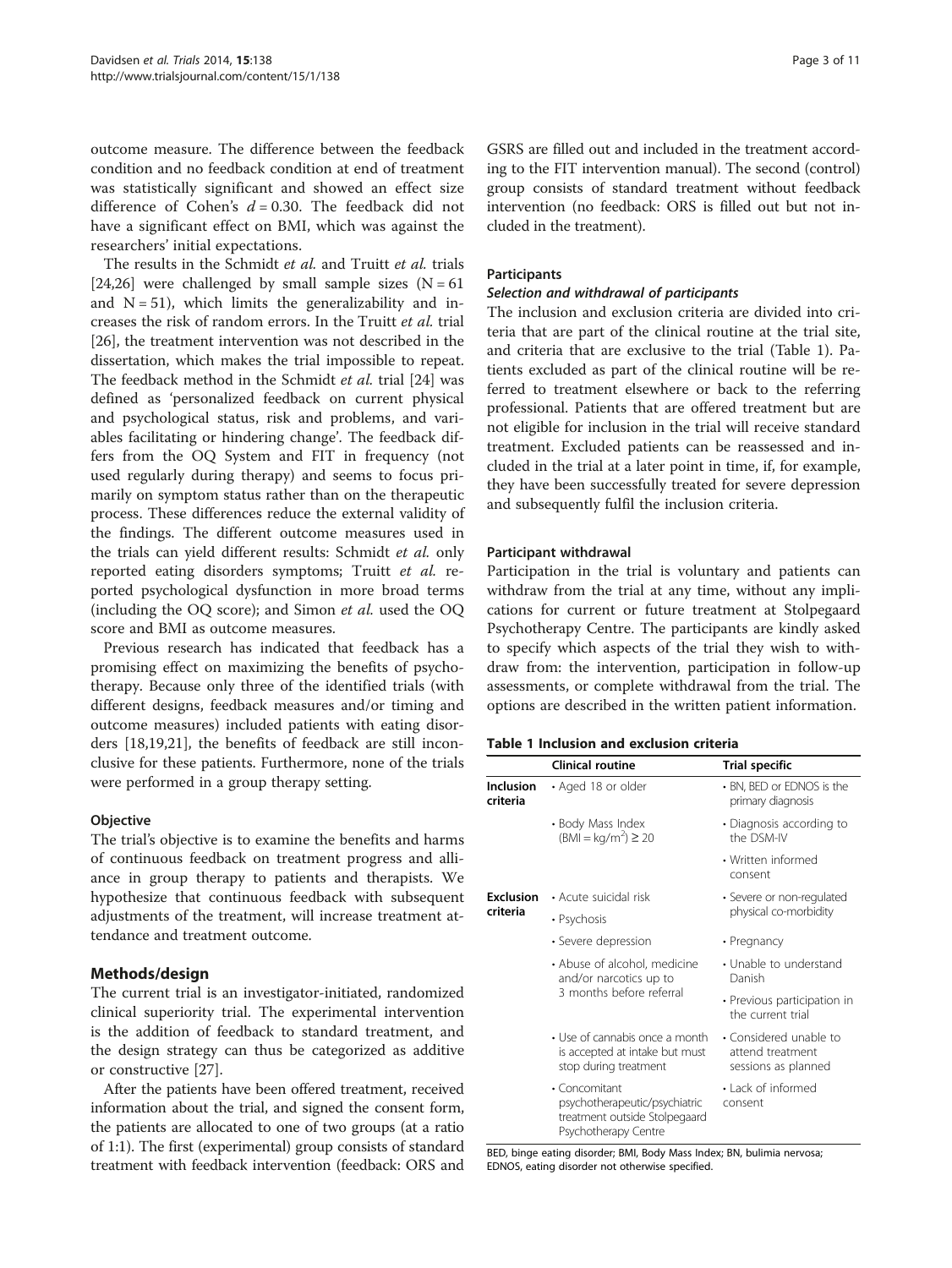## Informed consent

Information about participation in the trial will be given at three different points before the patients start therapy: 1) written information before the first routine assessment interview; 2) verbal information at a routine assessment with a psychiatrist or an attending physician; and 3) verbal information at an assessment session with the principal investigator or a qualified assistant. The participants can give their written consent at any point before randomization.

## **Therapists**

Fifteen therapists are participating in the trial, three male and twelve female (mean age = 44.3 years, SD 9.1). Their general average experience with psychotherapy is 7.2 years (SD 6.6), and their average experience with the treatment of eating disorders is 3.8 years (SD 5.2).

As part of the clinical routine, the therapists have case supervision in groups with team colleagues every other week, lasting one and a half hours. The supervision format is systemic and narrative, structured around the idea of 'reflecting teams' [[28](#page-10-0)].

Before data collection began, the therapists had two training sessions (three hours each) in feedback-informed clinical work, led by an external certified FIT trainer and associate at the International Center for Clinical Excellence [[20](#page-10-0)]. The therapists were introduced to the method and instructed in the use of the measures in clinical practice [[17](#page-10-0)]. Only two had worked with FIT in previous jobs. Each therapist was placed in both a control group and an experimental group and thus provided both treatments. To ensure that the therapists followed the feedback method and to reinforce the implementation process, the training was supplemented with one and a half hour hour monthly FIT supervision during the data collection period.

The therapists were assumed to be following the feedback method adequately after this, with no further control for adherence to the method. Because of the lack of published guidelines for the use of feedback in group therapy, the therapists were encouraged to use the feedback according to the guidelines for individual therapy [[17\]](#page-10-0). In cases where these guidelines were insufficient, the supervisor was involved.

Immediately after the second training session with the FIT trainer, the therapists answered an attitude survey (Davidsen, AH; allegiance measure; unpublished data) asking if they believed working with GSRS and ORS would make a positive difference in their therapeutic work. All therapists agreed that it would improve their clinical work. This therapist allegiance can potentially positively influence the results and exaggerate an effect of feedback on outcome. In order to investigate if the first attitude survey was influenced by the 'rush' after the training session, we asked the therapists again before they started using the method. The answers were the same in the second survey (Davidsen, AH; allegiance measure; unpublished data).

## Standard treatment

Standard treatment is offered in both groups, based on recommendations from the Danish National Board of Health [\[2](#page-10-0)] and on guidelines for treating eating disorders in the Capital Region of Denmark [[29\]](#page-10-0). After the initial assessment interview a psychiatrist or attending physician decides to offer the patient one of two standard treatments: basic or elaborate. This decision is based upon an assessment of eating disorder severity, comorbidity, and medical and/or social factors that are believed to complicate the treatment of the eating disorder.

Treatment length (from the first assessment session to the last follow-up session) is approximately 10 months for basic treatment and 12 to 14 months for elaborate treatment [\[29\]](#page-10-0). After referral and before starting group therapy, the patient undergoes a psychiatric, medical, and somatic assessment, followed by psycho-education. The treatment program consists of 20 sessions for patients with BN or EDNOS, and 25 sessions for patients with BED. Alongside group therapy, the patients are offered sessions with a dietician and relatives as well as sessions with a social worker (as needed). The patients in the elaborate treatment are offered an extended medical assessment and more sessions with relatives and a dietician. In some cases, patients start psychotropic drugs before or during treatment; this is a possibility in both groups. Patient treatment status is assessed at weekly team conferences.

## Therapeutic approach and elements

The eating disorders treatment provided at Stolpegaard Psychotherapy Centre is founded on systemic and narrative theory and a post-modern view on patients and therapy [[30-33\]](#page-10-0). The therapists work with individual therapy in the group, which is structured around the principles of the reflecting team [\[28](#page-10-0)]. One of the methods used in the therapy is externalization of the eating disorder [\[30](#page-10-0)]. With a focus on the patients' resources, relations, future and unique outcomes [[34\]](#page-10-0), patients and therapists address psychological, physiological and social difficulties associated with the eating disorder. The effectiveness of this specific treatment has not been evaluated but a recent meta-analysis of 38 randomized controlled trials showed that systemic therapy, on which the treatment at the Stolpegaard Psychotherapy Centre outpatient clinic is based, is an effective psychotherapeutic treatment for adults with eating disorders and other psychiatric disorders [\[35](#page-10-0)].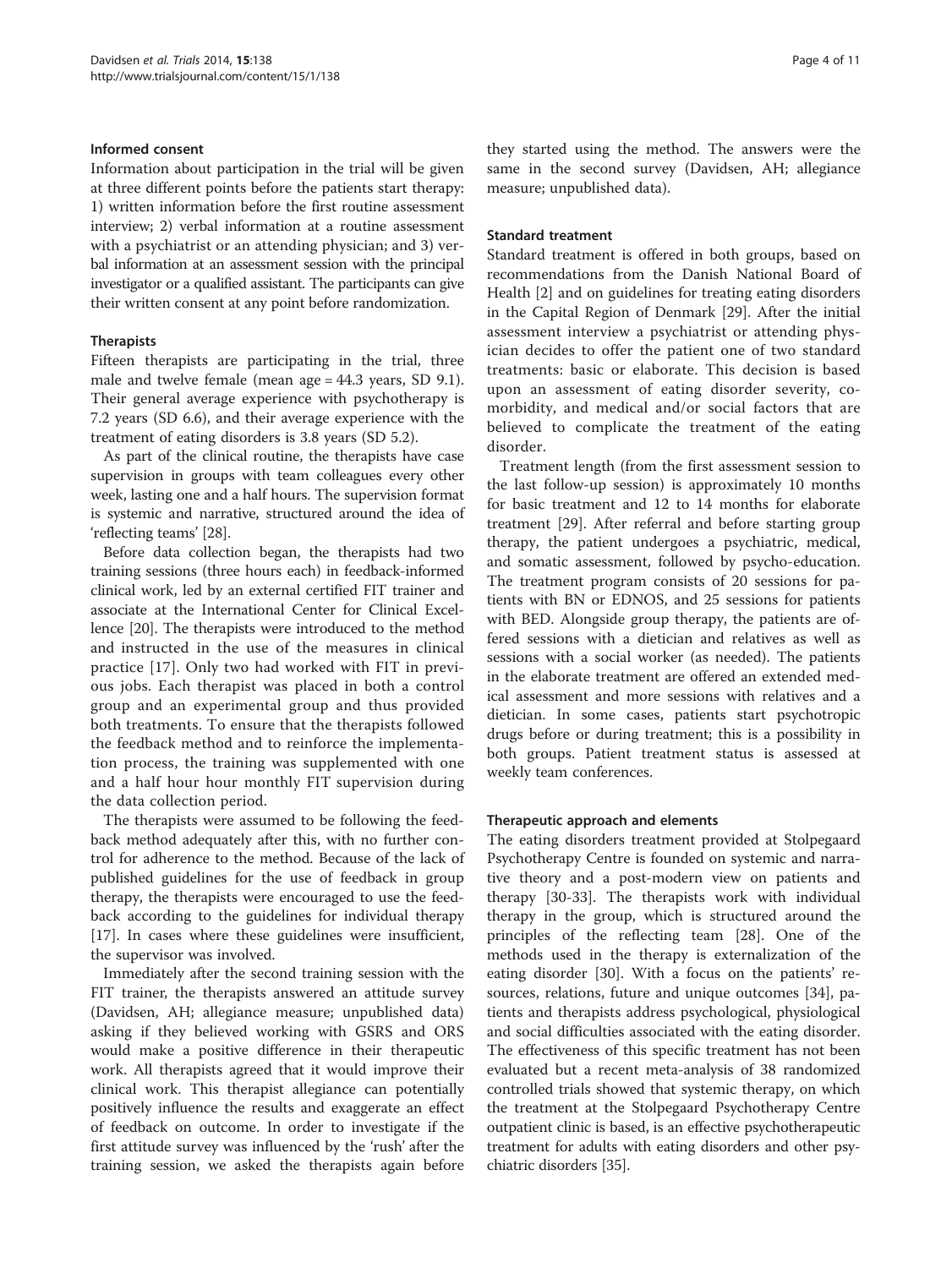## **Structure**

There are seven patients and two therapists in each group. The groups are slow-open, that is, open to new patients as others end treatment. Central to the treatment is a food diary that patients are asked to keep and discuss in the group therapy sessions. Patients are weighed before each session and weight fluctuation is monitored and addressed in the case of rapid weight gain or weight loss. The patients are encouraged to set individual goals for the treatment, typically concerning food, body and appearance, relations, and future [\[36\]](#page-10-0). The duration of a group session is 150 minutes.

## Experimental group (feedback)

In the experimental group two sets of measures are added to the standard treatment: ORS and GSRS.

The patients mark their scores on the ORS and GSRS using a tablet computer with a computer-based application (FIT-Outcomes). FIT-Outcomes (FIT-Outcomes, Hoersholm, Denmark) is an application used to administer, score and aggregate data from the ORS and SRS/GSRS [[37](#page-10-0)]. When the patient has marked his or her scores on the tablet computer, the management system produces a graph illustrating the therapeutic progress on the ORS and GSRS, the cutoff scores and the expected treatment response (ETR). Based on the latest score on the ORS and GSRS, FIT-Outcomes provides immediate feedback to the therapists. The therapists discuss the ORS and GSRS score with the patient in the present or the following group session [[17](#page-10-0)].

#### The outcome rating scale (ORS)

Before they are weighed and immediately before each group session, the patients complete the ORS and assess their individual, interpersonal, social, and overall wellbeing during the preceding week. The clinical cutoff score is 25 and the reliable change index (RCI) is 5 points [[17\]](#page-10-0). A green alert in the FIT-Outcomes system means that the patient is on track, that is, that the latest score indicates progress similar to successful treatment courses. A red alert means that the patient is off track, that is, that the latest score indicates progress similar to unsuccessful treatment courses. A yellow alert means an uncertain tendency (that the change is smaller than expected). The therapists are encouraged to discuss yellow and red feedback with the patients as soon as possible [\[17](#page-10-0)].

#### The group session rating scale

The patients mark a score on the GSRS 5 to 10 minutes before the group session ends, and the therapists respond briefly to the score. On the GSRS, the patients rate the present group session concerning relationship, goals and topics, approach or method and overall. The clinical cutoff score is 36. As described for the ORS, a green alert from FIT-Outcomes means that there is no reason for an intervention. A red alert encourages the therapists to consider alliance feedback, either due to a below cutoff score or a drop on the GSRS of more than one point. The therapists are encouraged to discuss red feedback in the present or following group session.

#### Standard treatment (no feedback)

In the control group, the patients fill out a paper version of the ORS before each group session. However, they will not receive any feedback during therapy. The ORS forms are gathered in sealed envelopes and put away until data analyses.

#### **Outcomes**

The primary outcome is treatment attendance in the intervention period, defined as a rate (number of attended therapy sessions divided by the number of planned therapy sessions). If a patient ends therapy prematurely, and this is in accordance with the therapists, the number of attended sessions will be set equal to the planned number of sessions. The secondary outcome is the global score of eating disorder examination (EDE) interview, assessed at the end of intervention. The mean score in the two intervention groups are compared.

The exploratory outcomes are: ORS, the Symptom Check List (SCL-90R), the Sheehan Disability Scale (SDS), the WHO-Five Wellbeing Index (WHO-5), and suicide and self-harm.

For all outcomes except the ORS, the scores obtained in the two intervention groups after the end of the treatment are compared. With regard to the ORS, the last available score for each patient in the two groups is compared (see further description of these outcomes below).

#### Assessments

Demographic variables (age, sex, social conditions, education, connection to the labor market), previous treatment, medication, use of alcohol and/or narcotics, BMI, pregnancy, ability to attend treatment, and language skills are assessed at the first assessment interview with a therapist and by a psychiatrist or attending physician at their assessment interview (part of the clinical routine).

Eating disorder diagnosis is assessed at the trial assessment interview. Diagnosis is set using the EDE [\[38](#page-10-0)].

#### The mini-international neuropsychiatric interview (MINI)

Present psychosis and depression, suicidal risk and abuse of alcohol, medicine and/or narcotics is assessed by a psychiatrist or attending physician at the patient's initial assessment interview using the Mini International Neuropsychiatric Interview (MINI) [\[39\]](#page-11-0). MINI is a short structured diagnostic interview compatible with international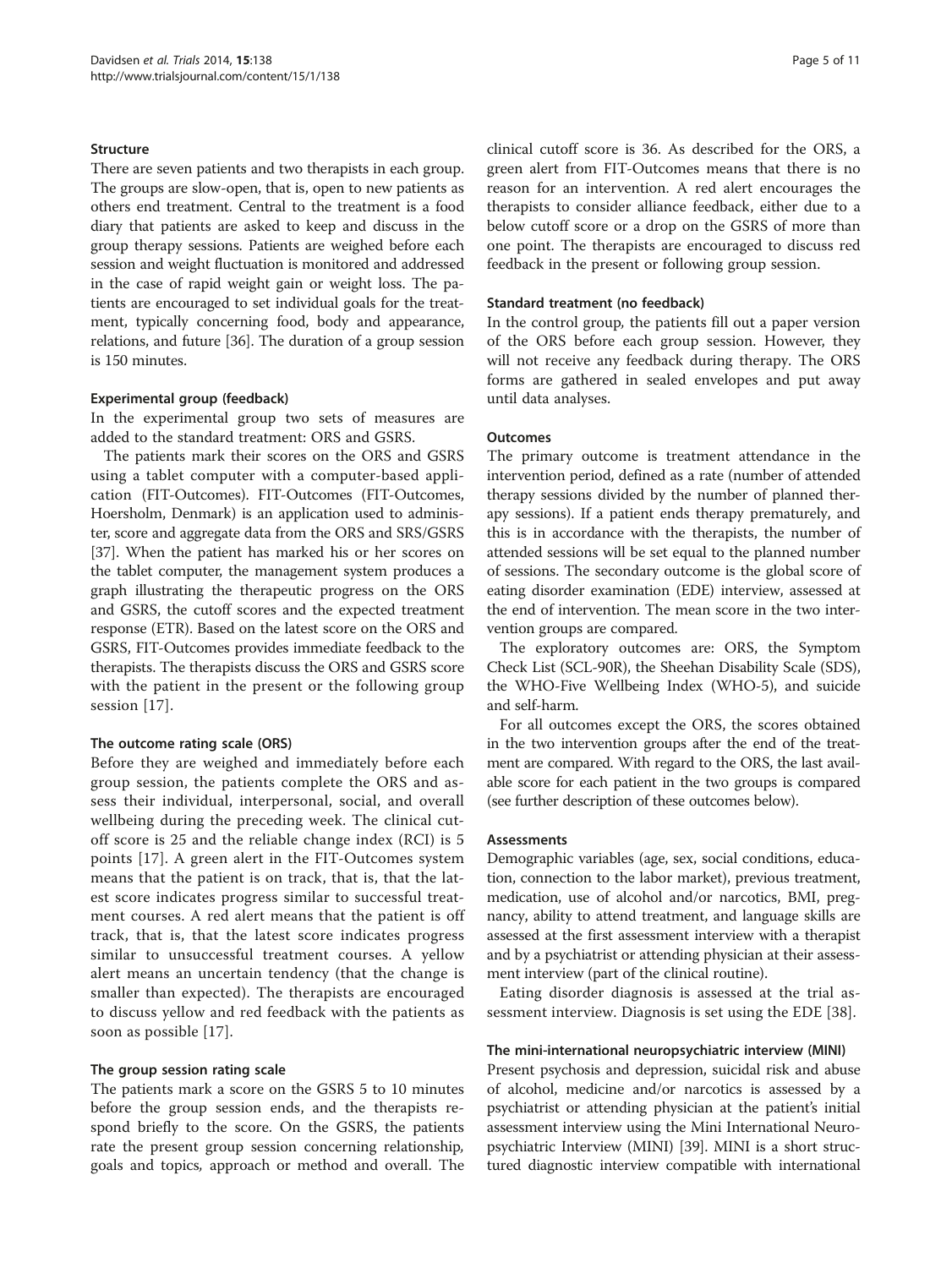diagnostic criteria, including the International Classification of Diseases (ICD-10) and the Diagnostic and Statistical Manual of Mental Disorders (DSM-IV) [\[39](#page-11-0)]. We are using a modified version of the authorized Danish version of the MINI 5.0. We have included the suicidality module from version 6.0.0 and have modified the alcohol dependence and/or alcohol abuse module to Danish norms. Previous studies of the psychometric properties of MINI have shown a good sensitivity, specificity, reliability, and validity [[39\]](#page-11-0).

## Standardized assessment of personality (SAPAS)

The possible presence of a DSM-IV recognized personality disorder is assessed with SAPAS [[40](#page-11-0)] at the trial assessment interview. We are using a researcher-rated version of the questionnaire, which consists of eight dichotomously rated questions about the patient's personality. A previous study indicated that a score of 3 or 4 on the SAPAS correctly identified the presence of a personality disorder in over 80% of 60 psychiatric in- and outpatients [\[40](#page-11-0)]. The same study reported that the internal consistency, test-retest reliability, sensitivity, and specificity were acceptable.

## Eating disorder examination (EDE) interview

Eating disorder symptoms are measured with the EDE interview [\[38](#page-10-0)[,41](#page-11-0)]. The eating disorder examination is a widely used interview in eating disorders research and is considered 'the gold standard' in diagnosing eating disorders. We use the authorized Danish version of the eating disorder examination (EDE) interview (version 12), including the binge eating disorder module from version 16, as the secondary outcome measure and as a diagnostic tool [[38](#page-10-0)[,42\]](#page-11-0).We use the global score to compare the groups post treatment.

A high degree of inter-rater reliability, internal consistency and discriminant validity has been reported [\[43\]](#page-11-0). The interviews are performed by five interviewers trained by an experienced clinician and researcher. The training consisted of two days at six hours per day.

## The outcome rating scale (ORS)

On the ORS [[17\]](#page-10-0), patients assess their wellbeing during the last week. The use of the ORS is described in the section about the feedback intervention.

## The symptom check list (SCL-90R)

Psychological problems and symptoms of psychopathology are measured with the authorized Danish version of the SCL-90R [\[44,45](#page-11-0)]. The SCL-90R is a multidimensional patient-reported questionnaire for measuring psychological distress or the degree of affective distress [[44](#page-11-0)-[46](#page-11-0)]. The Global Severity Index (GSI), which is the global score covering all 90 items, will be used in the trial. Internal validity has been tested and found acceptable for all subscales, besides psychoticism [\[46\]](#page-11-0).

## Sheehan disability scale (SDS)

Functional impairment is measured with the SDS [\[47](#page-11-0)]. The SDS is a patient-rated measure of functional disability in work, social life, and family life. The SDS is a composite of three self-rated items of family, work and social impairment in the previous two weeks [\[48\]](#page-11-0). Studies of the psychometric properties of the SDS have demonstrated an acceptable reliability, sensitivity to change and construct validity [[48](#page-11-0)].

## WHO-five wellbeing index (WHO-5)

Psychological wellbeing is measured with WHO-5 [\[49](#page-11-0)]. The WHO-5 consists of five items that cover positive mood (feeling in good spirits, feeling relaxed), vitality (being active and waking up fresh and rested), and being interested in things. The time frame is the past two weeks and a high score indicates good wellbeing, with a low score indicating the opposite [[49\]](#page-11-0). Studies have found the scale to have a good reliability and excellent validity [\[50](#page-11-0)].

## Suicide and self-harm

To assess the occurrence of self-harm behaviour, we have selected seven questions from the Self-Harm Inventory (SHI) [\[51](#page-11-0)]. The SHI is in its full length a one-page, 22 item, yes/no questionnaire that explores respondents' history of self-harm. Each item is preceded by the phrase, 'Have you ever intentionally, or on purpose…' followed by (in our modified version): 1: 'Cut yourself'; 2: 'Burned yourself'; 3: 'Hit yourself'; 4: 'Banged your head'; 5: 'Scratched yourself'; 6: 'Prevented wounds from healing'; 7: 'Attempted suicide'. The time frame is during the treatment period and the questions are presented orally by the assessor at the end of intervention. A recent study comparing six commonly used scales on deliberate selfharm demonstrated that the SHI was psychometrically sound [[52\]](#page-11-0).

## Follow-up assessments

A follow-up assessment will be performed within three years after the end of the intervention. The scores of all secondary and explorative outcome measures in the two groups at the longest follow-up (up to 36 months) are compared. See Table [2](#page-7-0) for the method and timing of the assessment.

## Procedures

## Trial conduct

This trial will be conducted in compliance with the protocol approved by the regulatory authorities: The Regional Ethics Committee of the Capital Region (journal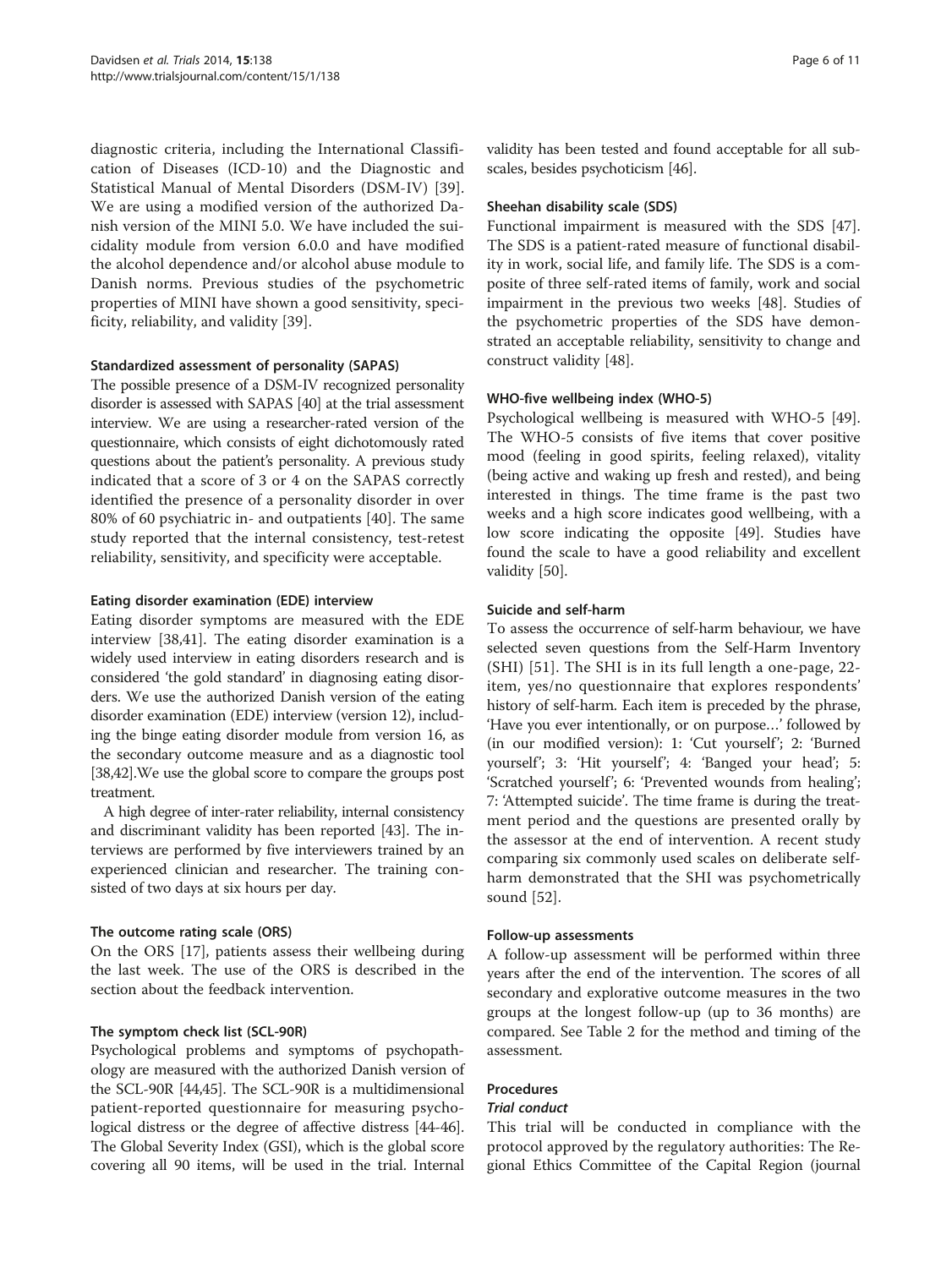<span id="page-7-0"></span>number H-3-2011-151) and the Danish Data Protection Agency (journal number 2007-58-0015), and according to good clinical practice and the Declaration of Helsinki in its latest form. No substantial deviation from the protocol will be implemented without the prior review and approval of the regulatory authorities except where it may be necessary to eliminate an immediate hazard to trial participants.

## Randomization and blinding

The Copenhagen Trial Unit (CTU) will be responsible for the central randomization. They have no clinical involvement in the trial. Randomization is carried out according to a computer-generated allocation sequence with a varying block size kept unknown to the investigators. After each patient is assessed to be eligible for the trial, the trial secretary will call CTU, provide a personal pin code and receive the randomization result.

The randomization is stratified for eating disorder diagnosis (BN, EDNOS or BED) and treatment type (basic or elaborate). Patients and therapists are naturally aware of the patient allocation but secondary outcome assessment (EDE), statistical analyses, and drawing of conclusions will be done with the blind intact. Blinding is maintained by instructing the intervention team to withhold patient information from the research team. The research team has no clinical contact with the patients from assessment to end of intervention, and the assessors have no knowledge about the patient's randomization status at the end of intervention. In order to prevent the risk of bias, such as when therapists are assessing patient withdrawal, we have

|  |  |  |  |  | Table 2 Method and timing of assessment |
|--|--|--|--|--|-----------------------------------------|
|--|--|--|--|--|-----------------------------------------|

a blinded assessor counting the attendance rate and checking each patient's medical file. In order to prevent actual bias, the research team is not present in supervision or when the therapists are discussing patients at conferences.

## Ethical considerations

This trial is carried out in order to improve treatment for patients with eating disorders. If the results support our hypothesis, the addition of feedback can have the potential of improving treatment outcome in diagnoses other than eating disorders. The control group receives a standardized treatment based on recommendations from the Danish National Board of Health [[2\]](#page-10-0) and on guidelines for treating eating disorders in the Capital Region of Denmark [[29](#page-10-0)].

## Risks and benefits

There are no known or obvious risks concerning participation in this trial. The only inconvenience is that participants are required to spend more time on assessment than in clinical routine assessment (filling out questionnaires as well as attending an extra assessment interview pre and post treatment). The assessment provides additional information about the patient's condition for the intervention team to use in the treatment process. Rating the feedback scales before and after each session can put an extra strain on patients and they are offered assistance in this process. The benefits are estimated to outweigh the risks.

|                                                                          | 1. Initial assessment<br>(clinical routine) | 2. Psychiatric and<br>somatic assessment<br>(clinical routine) | 3. Trial assessment | 4. Start of<br>treatment | 5. During<br>treatment | 6. End of<br>treatment | 7. Follow-up |
|--------------------------------------------------------------------------|---------------------------------------------|----------------------------------------------------------------|---------------------|--------------------------|------------------------|------------------------|--------------|
| Sociodemographic data                                                    | X                                           |                                                                |                     |                          |                        |                        |              |
| Eating Disorder<br>Examination (EDE)                                     |                                             |                                                                | Χ                   |                          |                        | X                      | Χ            |
| Mini International<br>Neuropsychiatric Interview<br>(MINI)               |                                             | $\times$                                                       |                     |                          |                        |                        |              |
| Standardized Assessment<br>of Personality - Abbreviated<br>Scale (SAPAS) |                                             |                                                                | Χ                   |                          |                        |                        |              |
| Sheehan Disability<br>Scale (SDS)                                        |                                             |                                                                | $\times$            |                          |                        | X                      | X            |
| Symptom Check<br>List (SCL-90-R)                                         | X                                           |                                                                |                     |                          |                        | X                      | X            |
| The Outcome Rating<br>Scale (ORS)                                        |                                             |                                                                |                     | X                        | $\times$               |                        | Χ            |
| WHO-Five Well Being<br>Index (WHO-5)                                     | X                                           |                                                                |                     |                          |                        | X                      | X            |
| Questions about self-harm<br>and suicide                                 |                                             |                                                                |                     |                          |                        | Χ                      | X            |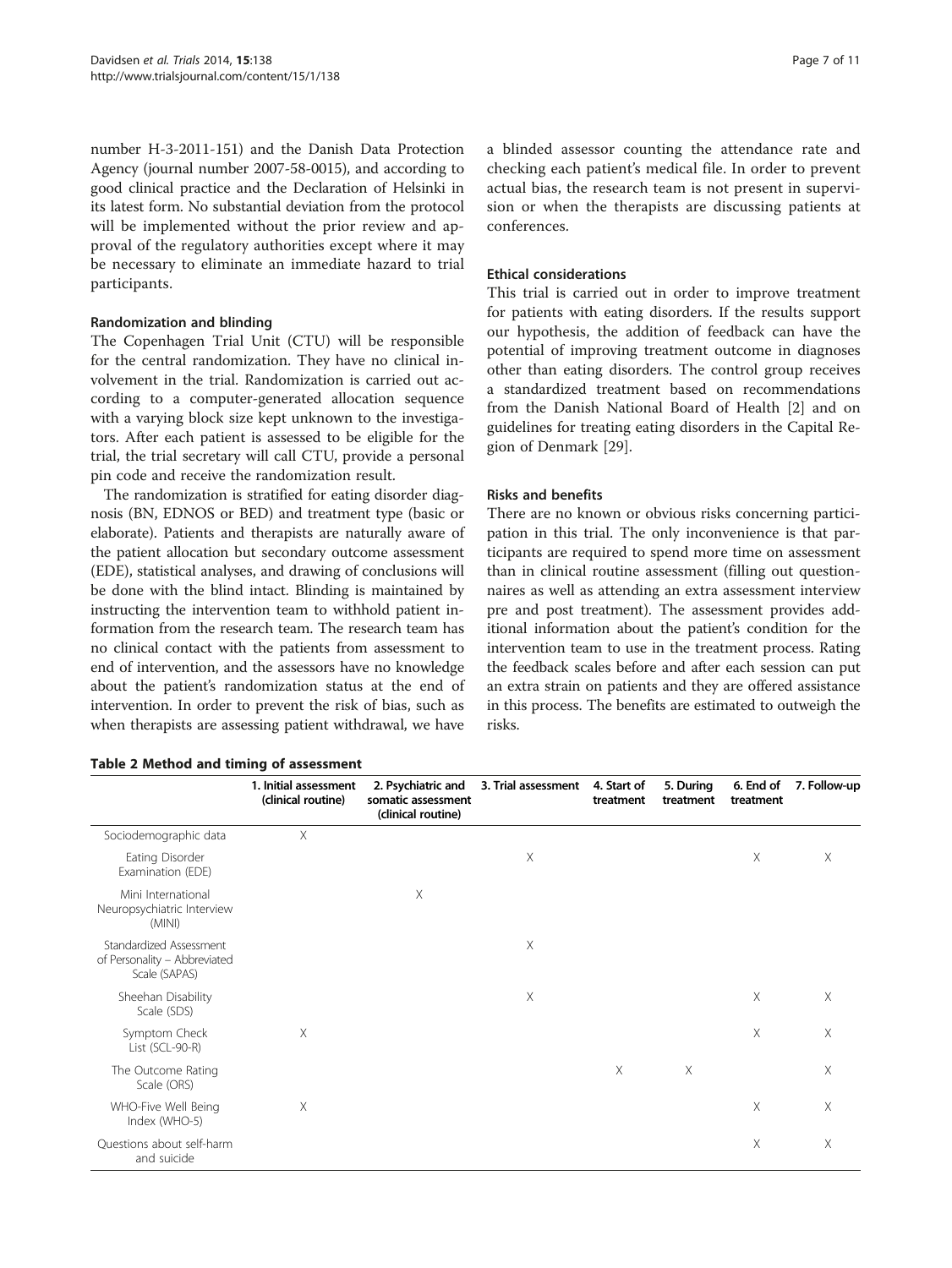## Statistical plan and data analysis Sample size estimation

We are planning a trial of independent experimental participants and control participants randomized at a 1:1 ratio. Unpublished data (Stolpegaard Psychotherapy Centre, routinely collected data) from 138 patients with eating disorders at Stolpegaard Psychotherapy Centre indicate that the mean number of attended treatment sessions is 13.58 and the SD is 5.82 sessions. We expect to find that the participants in the experimental group attend at least three more sessions than the participants in the control group. Using a SD of six sessions, we need to include 64 participants in each group (total 128) to be able to reject the null hypothesis that number of attended treatment sessions in the experimental and control group is equal with probability (power) 80%. The type I error probability associated with the test of this null hypothesis is 5%. We also estimated the sample size using a power of 90%. This resulted in a total of 170 participants ( $2 \times 85$  participants). We therefore plan to recruit a minimum of 128 participants, and in order to reduce the risk of type II error, we will aim to recruit up to 170 participants, if possible in the 14 months recruitment period. Power and sample size calculations have been made using the PS Power and Sample Size Calculations program version 3.0.14 [[53,54](#page-11-0)] (Dupont & Plummer, Nashville, USA).

## Power calculations

We have conducted power calculations for the majority of the secondary and exploratory outcomes (Table 3). Based on unpublished calculations of 176 to 263 previous patients with eating disorders in routine care at Stolpegaard Psychotherapy Centre, the SDs of their post-treatment responses to SCL-90-R and WHO-5 were used. Since the EDE, ORS and SDS are not previously used at Stolpegaard Psychotherapy Centre, power calculation is based on norms from previous studies [\[55](#page-11-0)-[57](#page-11-0)].

## Statistical analysis plan

The analyses are intention–to-treat analyses using a two-sided significance test at 5%. All analyses will be conducted blinded with the two intervention groups coded as A and B.

#### Table 3 Power calculations

#### **Outcomes**

The primary outcome is the rate of attendance. It is defined as the number of group sessions the patient has attended over the number of planned sessions (20 or 25 sessions). If at group session  $# n$  (n <20) the therapist decides that the patient needs not attend further sessions, the number of planned sessions is set equal to n. When a patient discontinues treatment early, the therapists decide whether this is in accordance with the treatment plan (categorized as 'planned withdrawal' or 'unplanned withdrawal').

In the analysis of the rate data, the model fit of a Poisson model and a negative binomial model both with offset equal to log (number of planned sessions) are compared and the best fitting model is chosen provided it fits the data reasonably well. In the analysis of continuous outcomes the univariate general linear model is used. If the assumptions of a regression are not fulfilled, a non-parametric test is used (Mann-Whitney).

All outcomes are analyzed using regression analyses, including the binary intervention indicator. The primary results are those adjusted by the protocol-specified stratification variables and (where measured) the baseline value as covariates. In an exploratory analysis the analyses will be repeated with the categorical variable ID-group (identity code of the group) as an additional covariate, and it will be tested if the outcome depends on the treatment group. Then it will be tested if ID-group and the intervention indicator interact. If so, subgroup analyses of the various treatment groups will be conducted.

## **Multiplicity**

The primary and the secondary outcome are tested in that order each at the 5% level of significance. If the first test is not significant at the 5% level the null hypothesis of the secondary outcome is accepted without test.

#### Missing values

Missing values of the secondary outcome and/or covariates included in its analysis are imputed using multiple imputation (SPSS), if the percent of missing patients is  $>5\%$  and P of Little's test is  $<5\%$ . The result of the analysis of the imputed datasets is then the primary result.

The assumption of multiple imputation is that the data are missing at random, i.e., that for a given quantity with

| Outcome                           | <b>Minimal relevant</b><br>difference (points) | SD (points) | Risk of type I error | Power $(N = 128)$ | Power $(N = 170)$ |
|-----------------------------------|------------------------------------------------|-------------|----------------------|-------------------|-------------------|
| Eating Disorder Examination (EDE) | 0.5                                            | 1.33        | 5%                   | 55.9%             | 68.3%             |
| Outcome Rating Scale (ORS)        | 4.5                                            | 9.5         | 5%                   | 75.8%             | 86.7%             |
| Symptom Check List (SCL-90-R)     | 0.3                                            | 0.67        | 5%                   | 71.0%             | 82.8%             |
| WHO-Five Wellbeing Index (WHO-5)  | 2.5                                            | 5.6         | 5%                   | 70.8%             | 82.5%             |
| Sheehan Disability Scale (SDS)    | 3.5                                            | 7.1         | 5%                   | 79.1%             | 89.2%             |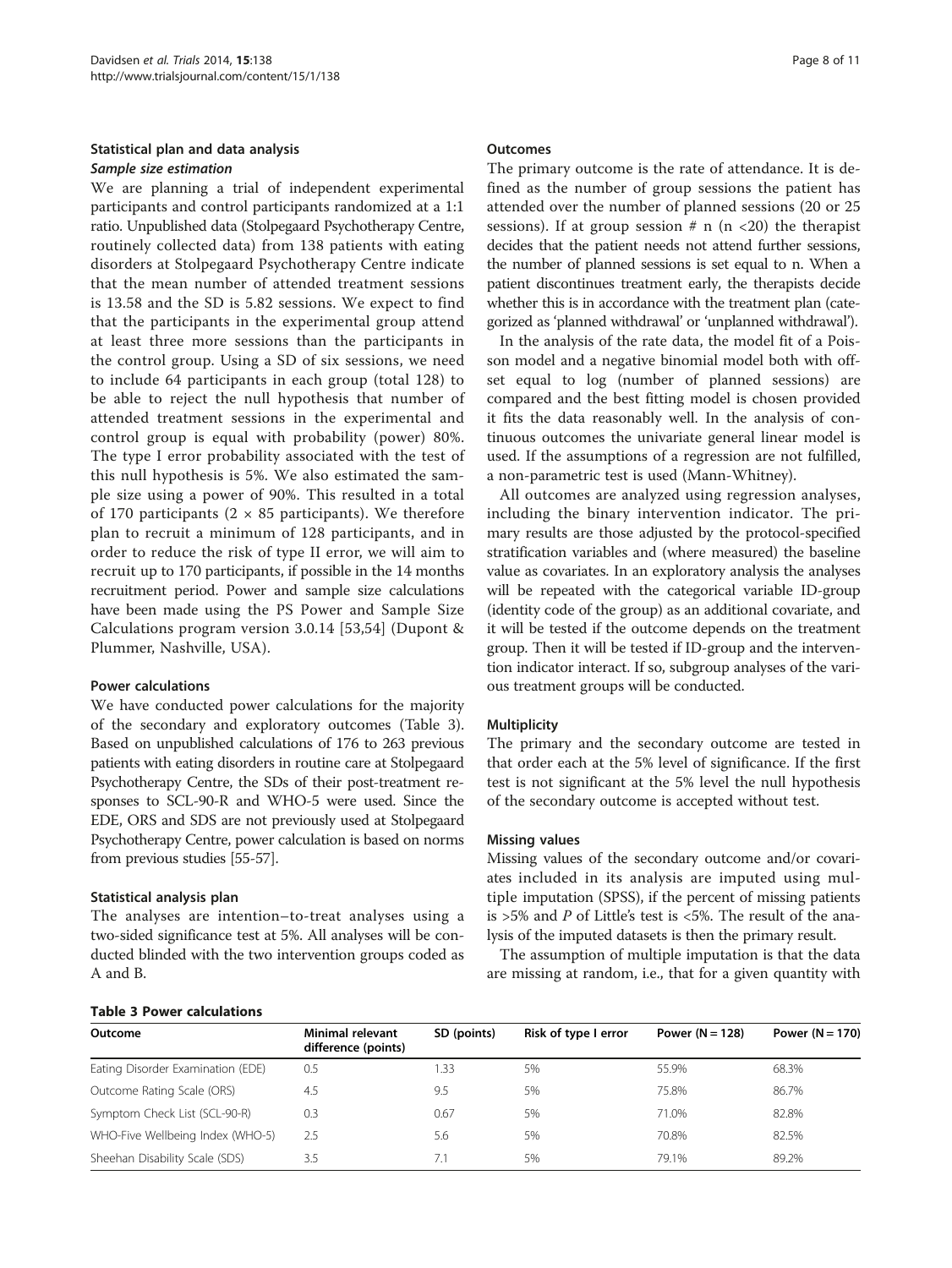missing values, the distribution of observed values of this quantity conditional on values observed of other quantities is the same as the conditional distribution of the values planned to be observed of the quantity, but missing. If this condition is not fulfilled, the results of the multiple imputation will be biased. To obtain the range of plausible bias that may result if the MAR (missing at random) condition is not fulfilled, we will do the following two analyses using single imputations of the outcome performed as a sensitivity analysis: 1) missing values in group A are imputed by the minimum value observed in the material, while missing values in group B are imputed by the maximum value observed, and the two groups are compared; and 2) vice versa.

## Discussion

Attendance to psychotherapy is a prerequisite for the therapy to have an effect. However, a large proportion of patients end treatment prematurely, which has been associated with poorer treatment outcomes [\[5](#page-10-0),[6](#page-10-0)]. In this trial, we hypothesize that integrating patient feedback in the psychotherapy process will increase attendance and patient outcome. This is the first randomized trial of the effect of feedback on group psychotherapy for patients with eating disorders. Below, we discuss some of the potential limitations and strengths of the F-EAT trial.

The trial is subject to at least four potential limitations. First, although the trial was designed in order to minimize the risk of bias [[58-60\]](#page-11-0) and the risk of random errors [[58\]](#page-11-0), most outcomes are at risk of being assessed with some bias, as only the secondary outcome measure (EDE) is possible to blind [\[58](#page-11-0)-[60](#page-11-0)]. Previous research has indicated that non-blinded assessors tended to be more optimistic about patient outcome when compared to blinded assessors [\[61\]](#page-11-0). Blinding is thus used whenever possible and data will be analyzed according to the intentionto-treat principle. We employed central randomization with an allocation sequence stratified for prognostic factors [\[58-60\]](#page-11-0).

Second, the therapists are trained and supervised by an engaged trainer and became excited about the feedback method. The trainer is the only certified trainer in Denmark and is herself involved in the ICCE. It is possible that, as she believes in the benefits of feedback, this might influence the therapist allegiance. The potential allegiance bias was part of our considerations beforehand, however it was important to us that the therapists received proper training and continuing supervision in the feedback method. The alternative would be to collaborate with a less experienced trainer and/or have less training. This solution could imply that the therapists failed to comply with the method or refused to use it, and would pose a greater risk to the trial overall since it would compromise data collection.

Third, the fact that most therapists provide treatment both in an experimental and a control group can cause a contamination between the groups. However, neither the participants nor the therapists in the control groups are informed of the patients' progress, and we therefore hypothesize that any contamination will be minor.

Fourth, the participants in the control groups use a paper version of the ORS while participants in the experimental groups use a tablet computer to mark their score. These two different versions of the ORS might differ in psychometric properties and thus influence the results [\[62\]](#page-11-0). This difference is nevertheless an important premise of the trial design because we hypothesize that the available feedback (from the management system on the tablet computer) will improve attendance and outcome in the experimental groups when compared to the control groups.

We would also like to emphasize at least three possible strengths of the trial. First, we planned for the participants to be as similar as possible to the patients treated in routine care. We have therefore added as few inclusion and exclusion criteria as possible in addition to the ones normally applied when patients are referred to treatment at Stolpegaard Psychotherapy Centre. Accordingly, the findings of the trial should have a wide generalizability.

Second, by using multiple outcome measures (patient-, therapist-, researcher-rated measures, and objective measures), we hope to discuss outcome in broader terms. Previous research comparing patient-reported outcomes and therapist-reported outcomes has indicated that therapists are more positive than patients in their evaluation of symptom relief [\[63\]](#page-11-0).

Third, we expect to widen the scope of this relatively new area of research by including more clinically distressed patients in routine care. Compared to participants in the reviewed trials, participants in our trial are clinically less diverse, especially concerning symptom severity, sex, age, cultural and economic background, as well as intervention. The homogeneity might reduce the risk of bias and thus enable us to draw more certain conclusions.

## Trial status

The trial is currently in the recruitment phase. The first participant was included and randomized on 28 August 2012.

#### Abbreviations

AN: Anorexia Nervosa; BED: Binge Eating Disorder; BMI: Body Mass Index; BN: Bulimia Nervosa; CTU: Copenhagen Trial Unit; DSM: Diagnostic and Statistical Manual of mental disorders; EDE: Eating Disorder Examination interview; EDNOS: Eating Disorder Not Otherwise Specified; ETR: Expected Treatment Response; FIT: Feedback Informed Treatment; GSI: Global Severity Index; GSRS: Group Session Rating Scale; ICD: International Classification of Diseases; ICCE: International Center for Clincial Excellence; MINI: Mini International Neuropsychiatric Interview; OQ System: Outcome Questionnaire System; ORS: Outcome Rating Scale; PCOMS ICCE: Partners for Change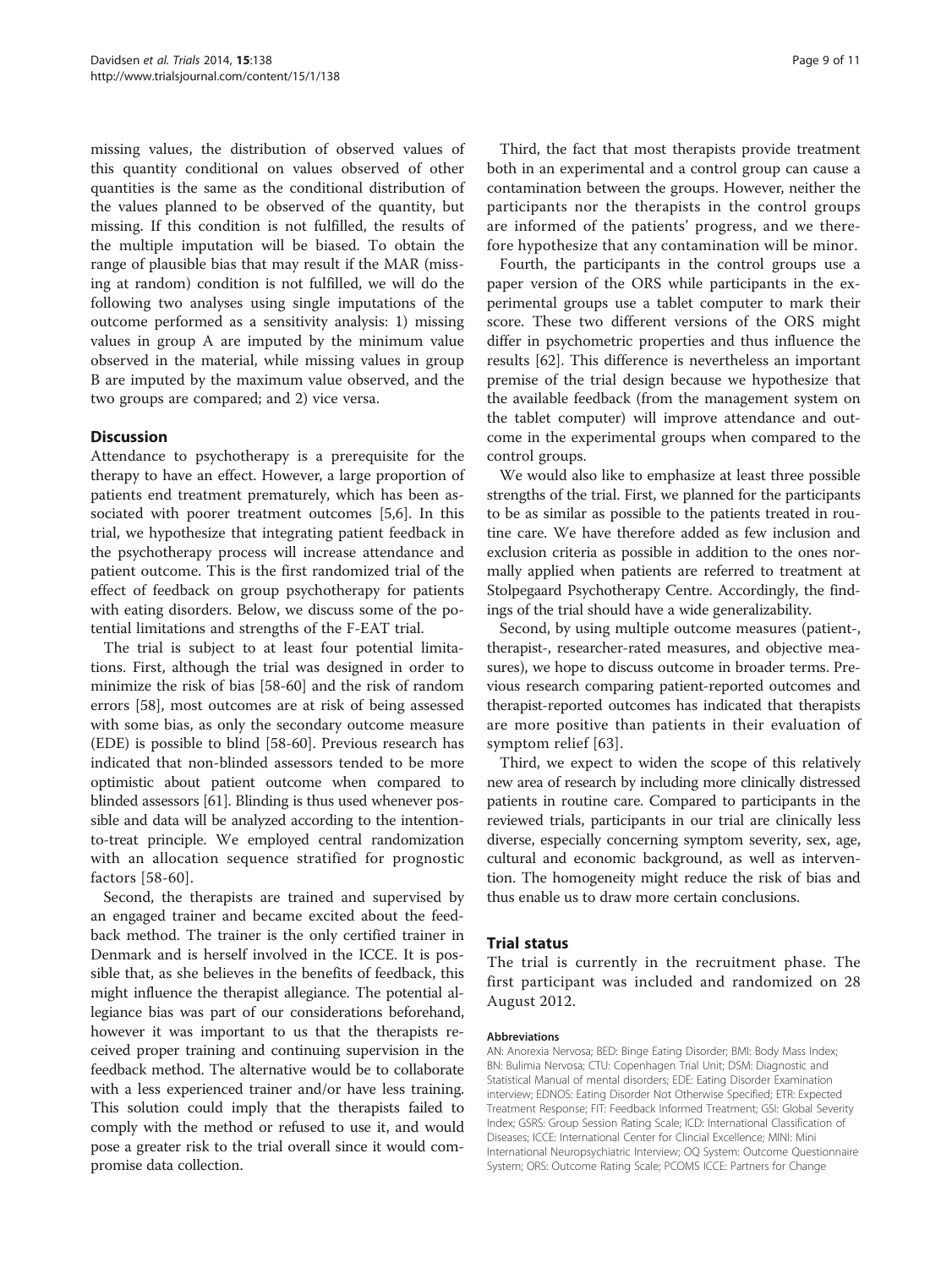<span id="page-10-0"></span>Outcome Management System: International Center for Clinical Excellence; SAPAS: Standardized Assessment of Personality – Abbreviated Scale; SCL: Symptom Check List; SD: Standard Deviation; SDS: Sheehan Disability Scale; SHI: Self-Harm Inventory; SRS: Session Rating Scale; WHO: World Health Organization.

#### Competing interests

The authors declare that they have no competing interests.

#### Authors' contributions

The trial design was developed by SP, ML, MW, JL and AD. AD drafted the manuscript, which was carefully revised, edited, and discussed by SP, ML, MW and JL. All authors read and approved the final manuscript.

#### Acknowledgements

The trial was funded by the Danish Agency for Science, Technology and Innovation (project number 10–084080). We are grateful to the participants, our clinical colleagues and our research colleagues at Stolpegaard Psychotherapy Centre for their input, hard work and good cooperation. We would also like to thank Scott D Miller, PhD (International Center for Clinical Excellence) for helping us plan the trial.

#### Author details

<sup>1</sup>Stolpegaard Psychotherapy Centre, Stolpegaardsvej 20, Gentofte 2820, Denmark. <sup>2</sup>Department of Psychology, University of Copenhagen, Øster Farimagsgade 2A, Copenhagen K 1353, Denmark. <sup>3</sup>Copenhagen Trial Unit, Centre for Clinical Intervention Research, Rigshospitalet, Copenhagen University Hospital, Blegdamsvej 9, Copenhagen, OE 2100, Denmark.

#### Received: 17 October 2013 Accepted: 1 April 2014 Published: 23 April 2014

#### References

- 1. Waaddegaard M: Risk behaviour for developing eating disorders among Danish women [Danish: Risikoadfærd For Udvikling Af Spiseforstyrrelser Blandt Danske Kvinder]. Copenhagen: University of Copenhagen; 2002.
- Sundhedsstyrelsen, Health DNBo: Eating disorders. recommendations for organisation and treatment [Danish: Spiseforstyrrelser. Anbefalinger for organisation og behandling]. Copenhagen: The Danish National Board of Health; 2005:1.0.
- 3. APA: Diagnostic and statistical manual of mental disorders. 4th edition. Washington, DC: American Psychiatric Association; 2000.
- 4. American Psychiatric Association DSM-5 Development. [\[www.dsm5.org](http://www.dsm5.org)] 5. Swift JK, Greenberg RP: Premature discontinuation in adult
- psychotherapy: a meta-analysis. J Consult Clin Psychol 2012, 80:547–559. 6. Yalom ID, Leszcz M: The theory and practice of group psychotherapy. 5th
- edition. New York: Basic Books; 2005. 7. Montoya ID, Schroeder JR, Preston KL, Covi L, Umbricht A, Contoreggi C, Fudala PJ, Johnson RE, Gorelick DA: Influence of psychotherapy attendance on buprenorphine treatment outcome. J Subst Abuse Treat 2005, 28:247–254.
- 8. Page AC, Hooke GR: Best practices: increased attendance in inpatient group psychotherapy improves patient outcomes. Psychiatr Serv 2009, 60:426–428.
- 9. Reardon ML, Cukrowicz KC, Reeves MD, Joiner TE: Duration and regularity of therapy attendance as predictors of treatment outcome in an adult outpatient population. Psychother Res 2002, 12:273–285.
- 10. Howard KI, Moras K, Brill PL, Martinovich Z, Lutz W: Evaluation of psychotherapy: efficacy, effectiveness, and patient progress. Am Psychol 1996, 51:1059–1064.
- 11. Lambert M, Shimokawa K: Collecting client feedback. In Psychotherapy relationships that work. Edited by Norcross JC. New York: Oxford University Press; 2011:203–223.
- 12. Green D, Latchford G: Maximising the benefits of psychotherapy. Wiley-Blackwell: Chichester; 2012.
- 13. Castonguay L, Barkham M, Lutz W, McAleavey A: Practice-oriented research: approaches and applications. In Bergin and Garfield's Handbook of psychotherapy and behavior Change. 6th edition. Edited by Lambert M. New Jersey: John Wiley & Sons; 2013.
- 14. OQ Measures. [\[http://www.oqmeasures.com/](http://www.oqmeasures.com/)]
- 15. Lambert MJ, Hansen NB, Finch AE: Patient-focused research: using patient outcome data to enhance treatment effects. J Consult Clin Psychol 2001, 69:159–72.
- 16. Hubble MA, Duncan BL, Miller SD: The heart and soul of change: what works in therapy. 1st edition. Washington DC: American Psychological Association; 1999.
- 17. Bargmann S, Robinson B: Manual 2. Feedback-informed clinical work: the basics. the ICCE manuals on feedback-informed treatment (FIT). Chicago: International Center for Clinical Excellence; 2012.
- 18. Bertolino B, Bargmann S, Miller SD: Manual 1. What works in therapy: a primer. the ICCE manuals on feedback-informed treatment (FIT). Chicago: International Center for Clinical Excellence; 2012.
- 19. Duncan BL, Miller SD, Sparks JA: The heroic client: a revolutionary way to improve effectiveness through client-directed, outcome-informed therapy (Rev. Ed.). San Fransisco: Jossey-Bass; 2004:266.
- 20. The ICCE manuals on FIT. Chicago International Center for Clinical Excellence; 2012.
- 21. NREPP: SAMHSA's National Registry of Evidence-based Programs and Practices. [<http://www.nrepp.samhsa.gov/Index.aspx>]
- 22. Sapyta J, Riemer M, Bickman L: Feedback to clinicians: theory, research, and practice. J Clin Psychol 2005, 61:145-53.
- 23. Knaup C, Koesters M, Schoefer D, Becker T, Puschner B: Effect of feedback of treatment outcome in specialist mental healthcare: meta-analysis. Br J Psychiatry 2009, 195:15–22.
- 24. Schmidt U, Landau S, Pombo-Carril MG, Bara-Carril N, Reid Y, Murray K, Treasure J, Katzman M: Does personalized feedback improve the outcome of cognitive-behavioral guided self-care in bulimia nervosa? A preliminary randomized controlled trial. Br J Clin Psychol 2006, 45:111–21.
- 25. Simon W, Lambert MJ, Busath G, Vazquez A, Berkeljon A, Hyer K, Granley M, Berrett M: Effects of providing patient progress feedback and clinical support tools to psychotherapists in an inpatient eating disorders treatment program: a randomized controlled study. Psychother res 2013, 23:287–300.
- 26. Truitt KG: Modeling treatment outcomes in eating disorders. California: Loma Linda University; 2011.
- 27. Nock MKJ IB, Wedig MM: Research Designs. In Evidence-Based Outcome Research. Edited by Nezu AMN CM. New York: Oxford University Press; 2008:201–18.
- 28. Andersen T: The reflecting team: dialogues and dialogues about the dialogues. New York: WW Norton & Co.; 1991.
- 29. Mental Health Services CRoD: Standardized treatment for eating disorders [Danish: Pakkeforløb For Spiseforstyrrelser]. [[www.psykiatri](http://www.psykiatri-regionh.dk/NR/rdonlyres/4F3407A5-16AE-42A3-9B73-1291DC264B6A/0/Spiseforstyrrelser.pdf)[regionh.dk/NR/rdonlyres/4F3407A5-16AE-42A3-9B73-1291DC264B6A/0/](http://www.psykiatri-regionh.dk/NR/rdonlyres/4F3407A5-16AE-42A3-9B73-1291DC264B6A/0/Spiseforstyrrelser.pdf) [Spiseforstyrrelser.pdf\]](http://www.psykiatri-regionh.dk/NR/rdonlyres/4F3407A5-16AE-42A3-9B73-1291DC264B6A/0/Spiseforstyrrelser.pdf)
- 30. White J, Epston D: Narrative means to therapeutic ends. New York: Norton; 1990.
- 31. Weingarten K: The small and the ordinary: the daily practice of a postmodern narrative Therapy. Fam Process 1998, 37:3–15.
- 32. Rasmussen SA: Systemic and narrative family theory [Danish: Systemisk Og Narrativ Familieteori]. In Eating disorders illustrated clinically and culturally [Danish: Frås og faste Spiseforstyrrelser i klinisk og kulturel belysning]. Edited by Lunn S, Rokkedal K, Rosenbaum B. Copenhagen: Danish Psychological publishers; 2010.
- 33. Rasmussen SA: Systemic and narrative family therapy [Danish: Systemisk og narrativ familiebehandling]. In Eating disorders illustrated clinically and culturally [Danish: Frås Og Faste Spiseforstyrrelser I Klinisk Og Kulturel Belysning]. Edited by Lunn S, Rokkedal K, Rosenbaum B. Copenhagen: Danish Psychological publishers; 2010.
- 34. Asylums GE: Essays on the social situation of mental patients and other inmates. New York: Doubleday; 1961.
- 35. von Sydow K, Beher S, Schweitzer J, Retzlaff R: The efficacy of systemic therapy with adult patients: a meta-content analysis of 38 randomized controlled trials. Fam Process 2010, 49:457–85.
- 36. Plambech B, Lau M, Christensen G: The Stolpegaard Model a treatment option [Danish: Stolpegårdmodellen - et behandlingstilbud]. In Eating disorders. An interdisciplinary anthology [Danish: Spiseforstyrrelser. En tværfaglig antologi]. Edited by Andreasen J, Christiansen E. Copenhagen: Frydenlund publishers; 2000:343–65.
- 37. FIT-Outcomes: Feedback Informed Treatment. [[https://www.fit-outcomes.](https://www.fit-outcomes.com/) [com/\]](https://www.fit-outcomes.com/)
- 38. Fairburn CG, Cooper Z: The eating disorder examination (12th edition). In Binge eating: nature, assessment and treatment. Edited by Fairburn CG, Wilson GT. New York: Guilford Press; 1993:317–60.